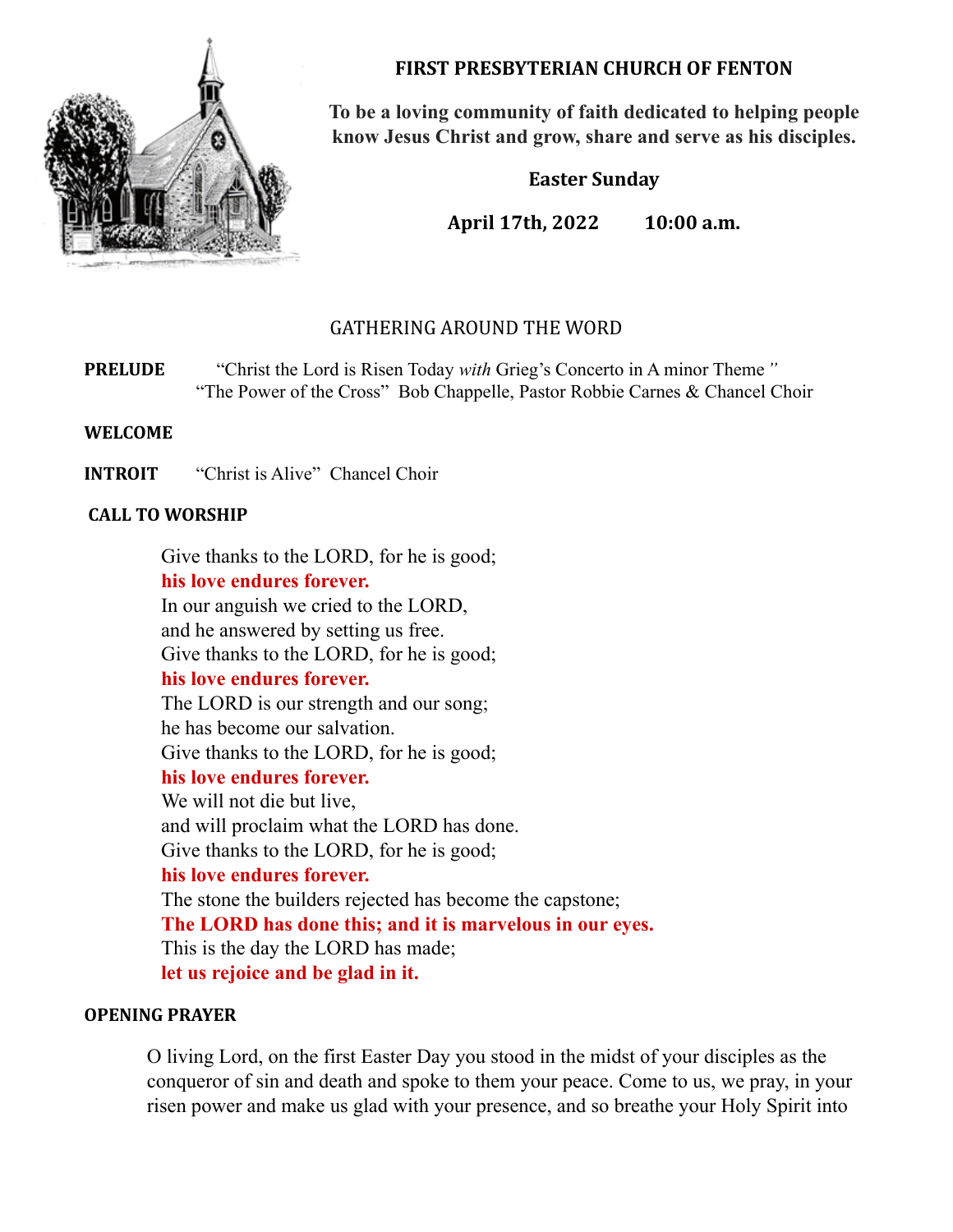our hearts that we may be strong to serve you and spread abroad your good news, for the glory of your great name. Amen.

# **HYMN PH#123** "Christ the Lord is Risen Today" *Handbell hymn introduction lead by the Sunday School children*

## **CALL TO CONFESSION**

Jesus is raised from the grave, shattering the power of sin and death. While we remain captive to doubt and fear, bound by the ways that lead to death, we have a savior who has done everything for our freedom. Let us confess together...

# **PRAYER OF CONFESSION** (In Unison)

**Almighty God, you have raised Jesus from the grave and crowned him Lord of all. We confess that we have not bowed before him or acknowledged his rule in our lives. We have gone along with the way of the world and failed to give him glory. Forgive us and raise us from sin, that we may be your faithful people, obeying the commands of our Lord Jesus Christ, who rules the world and is head of the church, his body. Amen.**

### **DECLARATION OF PARDON**

You are not in the flesh; you are in the Spirit, since the Spirit of God dwells in you. Anyone who does not have the Spirit of Christ does not belong to him. But if Christ is in you, though the body is dead because of sin, the Spirit is life because of righteousness. If the Spirit of him who raised Jesus from the dead dwells in you, he who raised Christ from the dead will give life to your mortal bodies also through his Spirit that dwells in you.

#### PROCLAIMING THE WORD

# **PRAYER FOR ILLUMINATION**

Lord, we do not always find it easy to recognize your coming to us. Come, reveal yourself to us. Meet us in the breaking of the bread. Set our heavy hearts on fire with love for you, and send us on our way rejoicing. For your name's sake, Amen.

# **OLD TESTAMENT LESSON** Isaiah 55

1"Come, all you who are thirsty, come to the waters; and you who have no money, come, buy and eat! Come, buy wine and milk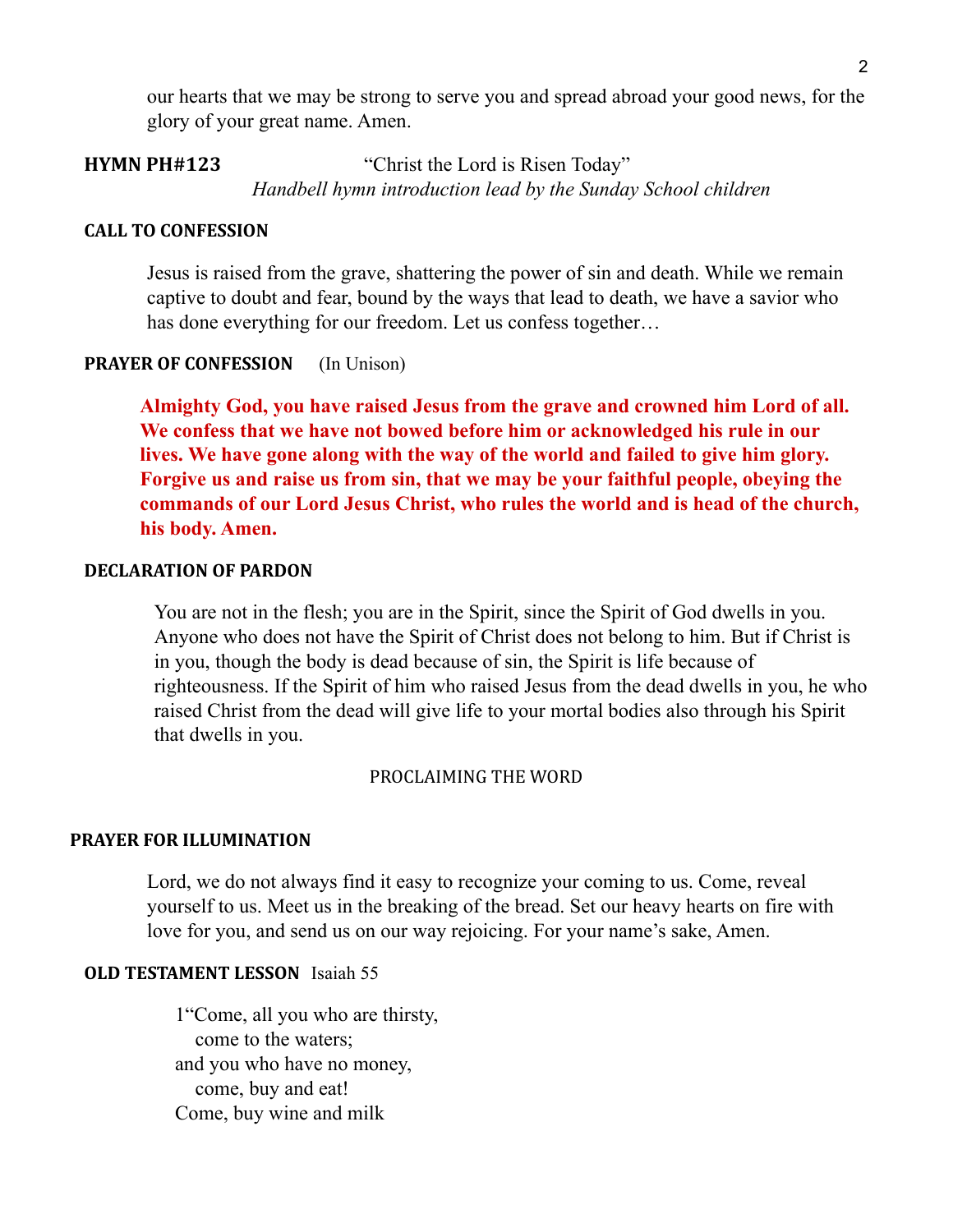without money and without cost.

2 Why spend money on what is not bread, and your labor on what does not satisfy?

- Listen, listen to me, and eat what is good, and you will delight in the richest of fare.
- 3 Give ear and come to me; listen, that you may live.

I will make an everlasting covenant with you, my faithful love promised to David.

4 See, I have made him a witness to the peoples, a ruler and commander of the peoples.

5 Surely you will summon nations you know not, and nations you do not know will come running to you,

because of the Lord your God,

the Holy One of Israel,

for he has endowed you with splendor."

6 Seek the Lord while he may be found; call on him while he is near.

7 Let the wicked forsake their ways and the unrighteous their thoughts.

Let them turn to the Lord, and he will have mercy on them, and to our God, for he will freely pardon.

8 "For my thoughts are not your thoughts, neither are your ways my ways,"

declares the Lord.

9 "As the heavens are higher than the earth, so are my ways higher than your ways and my thoughts than your thoughts.

10 As the rain and the snow

come down from heaven,

and do not return to it

without watering the earth

and making it bud and flourish,

so that it yields seed for the sower and bread for the eater,

11 so is my word that goes out from my mouth:

It will not return to me empty,

but will accomplish what I desire

and achieve the purpose for which I sent it.

12 You will go out in joy

and be led forth in peace;

the mountains and hills

will burst into song before you,

and all the trees of the field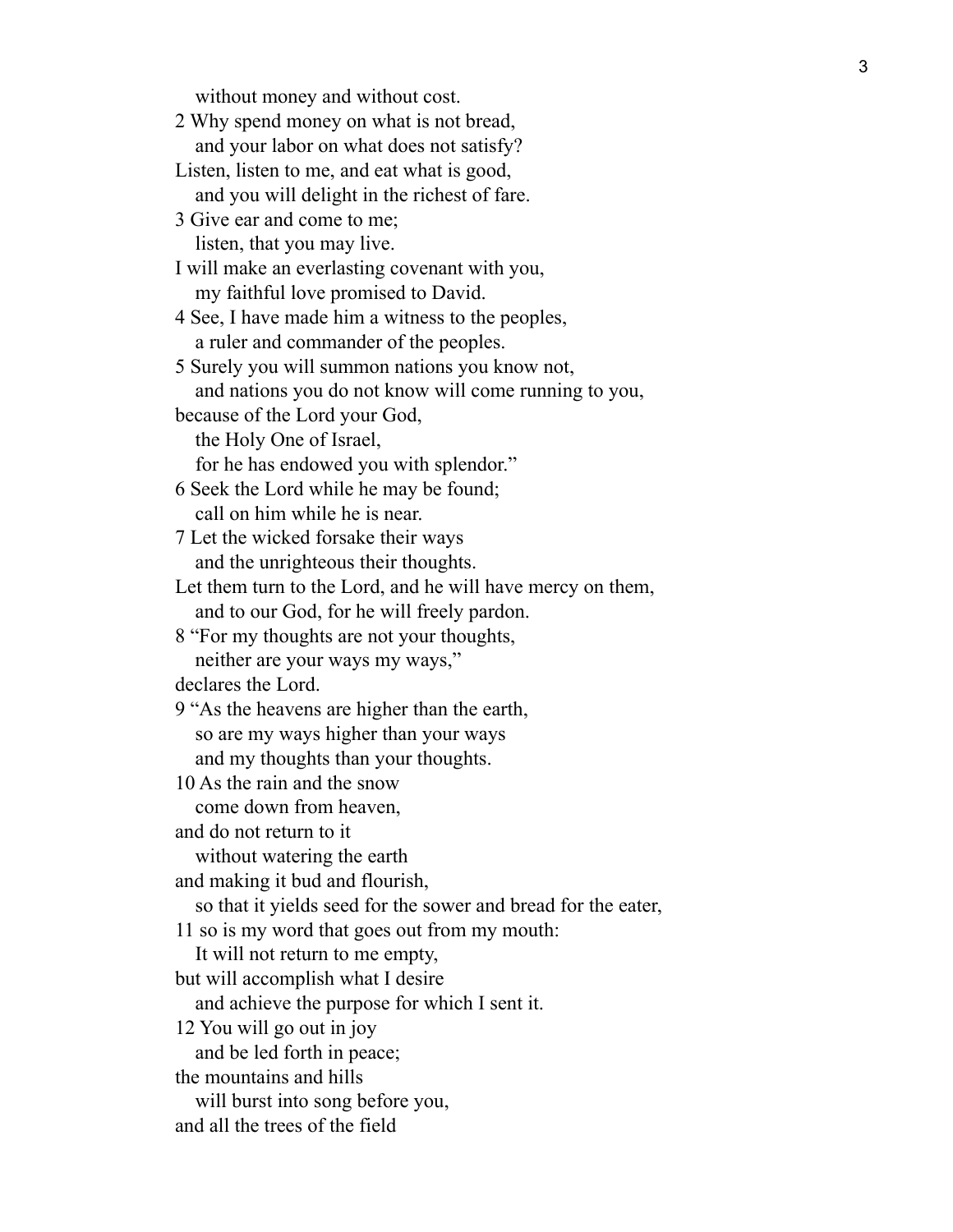will clap their hands. 13 Instead of the thornbush will grow the juniper, and instead of briers the myrtle will grow. This will be for the Lord's renown, for an everlasting sign, that will endure forever."

**ANTHEM** "I Know that My Redeemer Liveth" Mary Mexicotte, soloist

# **NEW TESTAMENT LESSON** John 20:1-8

**1** Early on the first day of the week, while it was still dark, Mary Magdalene came to the tomb and saw that the stone had been removed from the tomb. **2** So she ran and went to Simon Peter and the other disciple, the one whom Jesus loved, and said to them, "They have taken the Lord out of the tomb, and we do not know where they have laid him." **3** Then Peter and the other disciple set out and went toward the tomb. **4** The two were running together, but the other disciple outran Peter and reached the tomb first. **5** He bent down to look in and saw the linen wrappings lying there, but he did not go in. **6** Then Simon Peter came, following him, and went into the tomb. He saw the linen wrappings lying there, **7** and the cloth that had been on Jesus' head, not lying with the linen wrappings but rolled up in a place by itself. **8** Then the other disciple, who reached the tomb first, also went in, and he saw and believed; **9** for as yet they did not understand the scripture, that he must rise from the dead. **10** Then the disciples returned to their homes.

**SERMON** "New Life" Pastor Lindsey Carnes

What does it mean to you to have 'new life'? Is there something in your life that needs resurrection today?

#### RESPONDING TO THE WORD

#### **OFFERING**

What can we offer that could compare to the glorious riches that we have received in Christ? Only what is given freely, with a generous heart. Let us consider together what we might give to further the ministry and mission of God in this household of faith.

*(If you would like a written prayer request included in our prayers today, please indicate that and an usher will collect them) (Financial Offerings can be placed in dropbox located in the New Narthex)*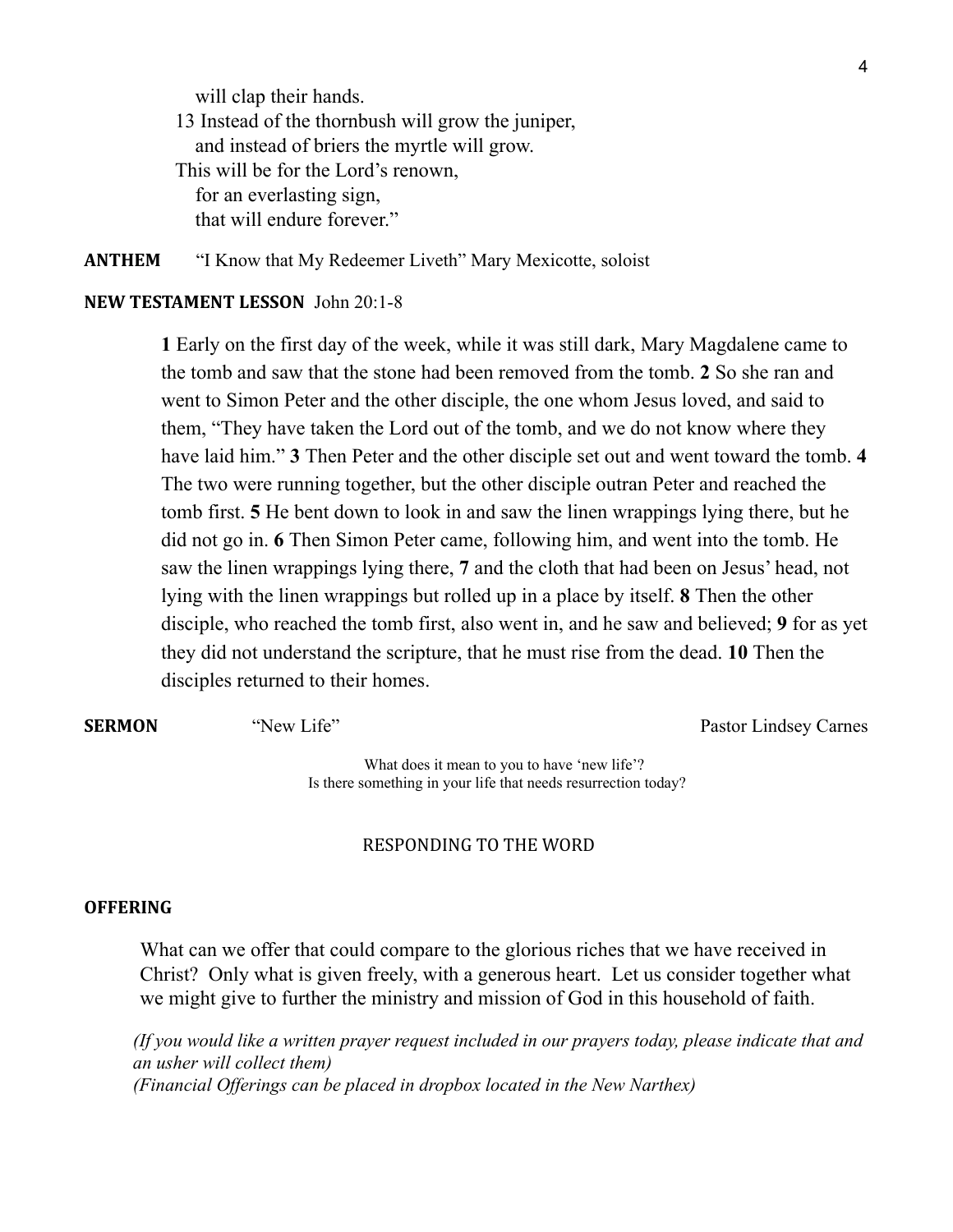### **OFFERTORY** "Glorious Is Thy Name" Mary Mexicotte and Michelle Carter, vocalists

## **PRAYER OF DEDICATION**

Good Shepherd, you spread a table before us. We offer you our gifts, signs of your gracious love and tokens of our grateful hearts. Nourish us at the feast of the Lamb, that we may proclaim to all the world your triumphant love in Jesus Christ, our Lord. Amen.

#### **DOXOLOGY**

*Praise God, from whom all blessings flow; Praise God, all creatures here below; Praise God above, ye heavenly host; Praise Father, Son, and Holy Ghost. Amen.*

#### **PRAYERS OF THE PEOPLE**

**[DO NOT PRINT words for prayer in bulletin or screen]**We worship you, Jesus, our Savior; you conquered death by your cross: you are the stone rejected by the builders; you have become the cornerstone: make all of us living stones in your church. We pray to you for Christians: may they live in the joy of the resurrection and be a visible sign of your presence by their mutual love. We pray to you for the leaders of your church: as they celebrate your resurrection with all your servants, may they be strengthened for your service. We pray to you for the leaders of the nations: may they exercise their office as servants of justice and peace. We pray to you for all who are suffering from illness, grief, old age, and exile: may your resurrection be a source of comfort and aid for them. Amen.

### **LORD'S PRAYER**

*Our Father, who art in heaven, hallowed be thy name, thy kingdom come, thy will be done, on earth as it is in heaven.*

*Give us this day our daily bread; and forgive us our debts as we forgive our debtors; and lead us not into temptation, but deliver us from evil.*

*For thine is the kingdom, and the power, and the glory, forever. Amen.*

BEARING THE WORD OUT INTO THE WORLD

#### **BAPTISM**

### **INTRODUCTION [DO NOT PRINT]**

Brothers and sisters in Christ, through the Sacrament of Baptism we share in the death and resurrection of Christ, and are incorporated into Christ's holy church. Baptism proclaims the faith of the church.

By the sign of water God cleanses from sin, renews life, and prefigures the reconciliation of all things promised in Christ. In Baptism we are given the Holy Spirit as a pledge of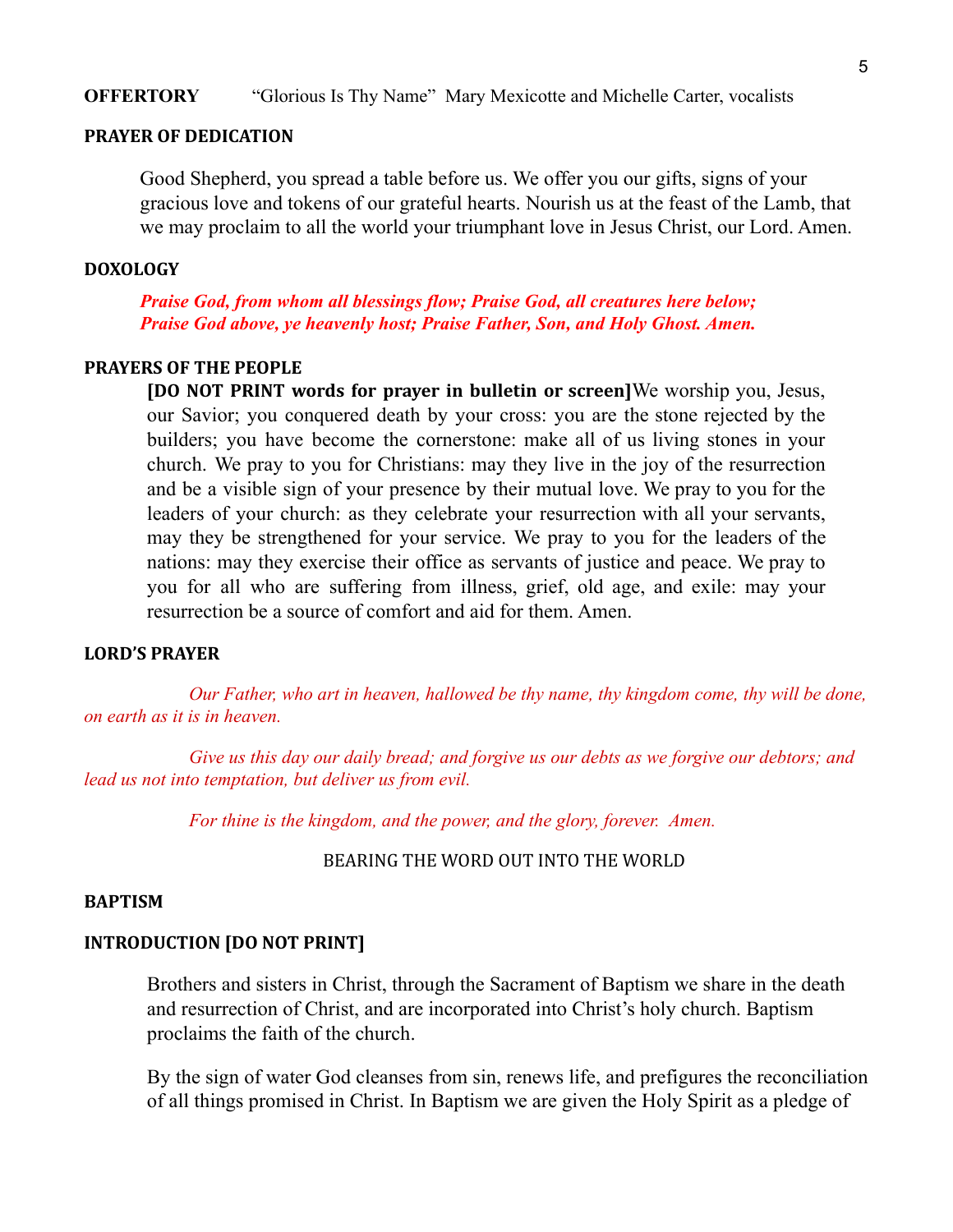this reconciliation. The same Spirit binds us to each other and joins us to Christ's ministry of love, peace, and justice.

# **PRESENTATION OF THE CANDIDATES [DO NOT PRINT]**

*A sponsor presents the candidate in these or similar words:* I present Tyler Bard to receive the sacrament of Baptism. *The minister addresses each candidate, using these or similar words:* Putting your whole trust in the grace and love of Jesus Christ, do you desire to be baptized? *The candidate responds:* I do. *The minister addresses the congregation:* People of God, will you promise to uphold and support Tyler in his life in Christ? *All respond:* **We will, with God's help.**

# **THANKSGIVING OVER THE WATER [DO NOT PRINT]**

*Water is poured visibly and audibly into the font. The people may stand.*

*One of the following thanksgivings is of ered by the minister:*

We thank you, almighty God, for the gift of water. Over water the Holy Spirit moved in the beginning of creation.

With water you destroyed evil in the days of Noah. Through water you led the children of Israel out of their bondage in Egypt into the land of promise. In water your Son Jesus received the baptism of John and was anointed by the Holy Spirit as the Christ, that he might lead us through his death and resurrection, from the bondage of sin into everlasting life.

We thank you, loving God, for the water of Baptism. In it we are buried with Christ in his death. By it we share in the resurrection. Through it we are reborn by the Holy Spirit. Therefore in joyful obedience to your Son, we receive into the community of faith those whom you have called and justified. Pour out your Holy Spirit, that as

Tyler is made a new creation through these baptismal waters, he may preach good news to the poor,

proclaim release to the captives and set at liberty those who are oppressed. To Christ, to you, and to the Holy Spirit, be all honor and glory, now and forever. Amen.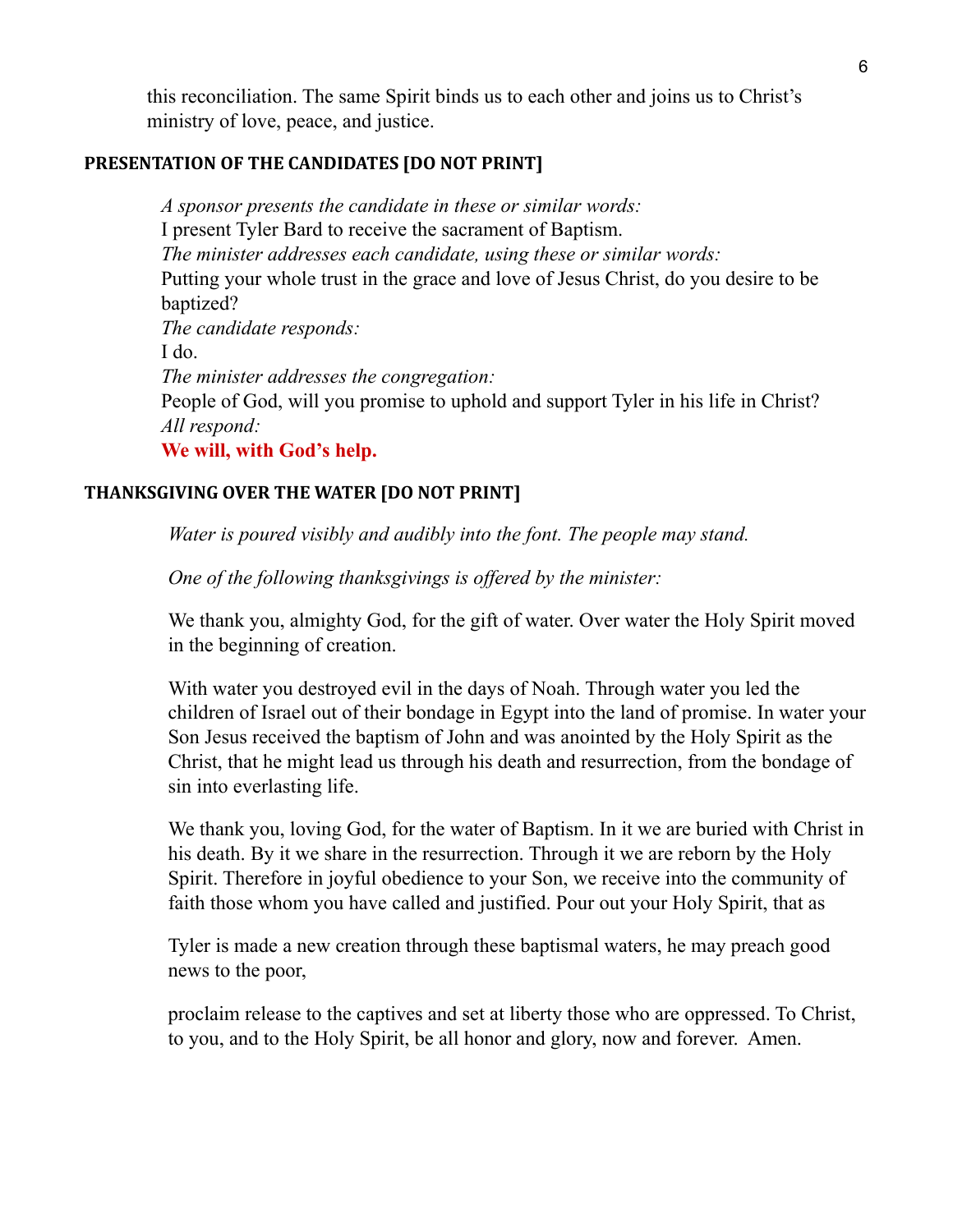#### **THE BAPTISM [DO NOT PRINT]**

*The minister pours water three times upon the candidate, saying:* Tyler, I baptize you in the name of the Father, and of the Son, and of the Holy Spirit.

# **LAYING ON OF HANDS [DO NOT PRINT]**

*The minister holds hands outstretched over the newly baptized, or places one or both hands on the head of each one, and says:* All-powerful God, the Father of our Lord Jesus Christ, we give you thanks for freeing your son from the power of sin and for raising him up to a new life of grace. Sustain him with your Holy Spirit: the spirit of wisdom and understanding, the spirit of counsel and might, the spirit of knowledge and the fear of the Lord, the spirit of joy in your presence. Amen.

#### **GIVING OF THE LIGHT [DO NOT PRINT]**

*Baptismal candles may be lighted from the paschal candle. These candles may be given to the baptized with the words:* Receive the light of Christ; you have passed from darkness to light. You have been enlightened by Christ; Walk always as children of the light.

### **WELCOME [DO NOT PRINT]**

*The minister says:* With joy and thanksgiving we welcome you into Christ's one holy catholic and apostolic church.

#### **COMMUNION**

**[DO NOT PRINT the words in the bulletin or screen]**Hear the words of the institution of the Holy Supper of our Lord Jesus Christ: The Lord Jesus, on the night of his arrest, took bread, and after giving thanks to God, he broke it, and gave it to his disciples, saying, "Take, eat. This is my body, given for you. Do this in remembrance of me."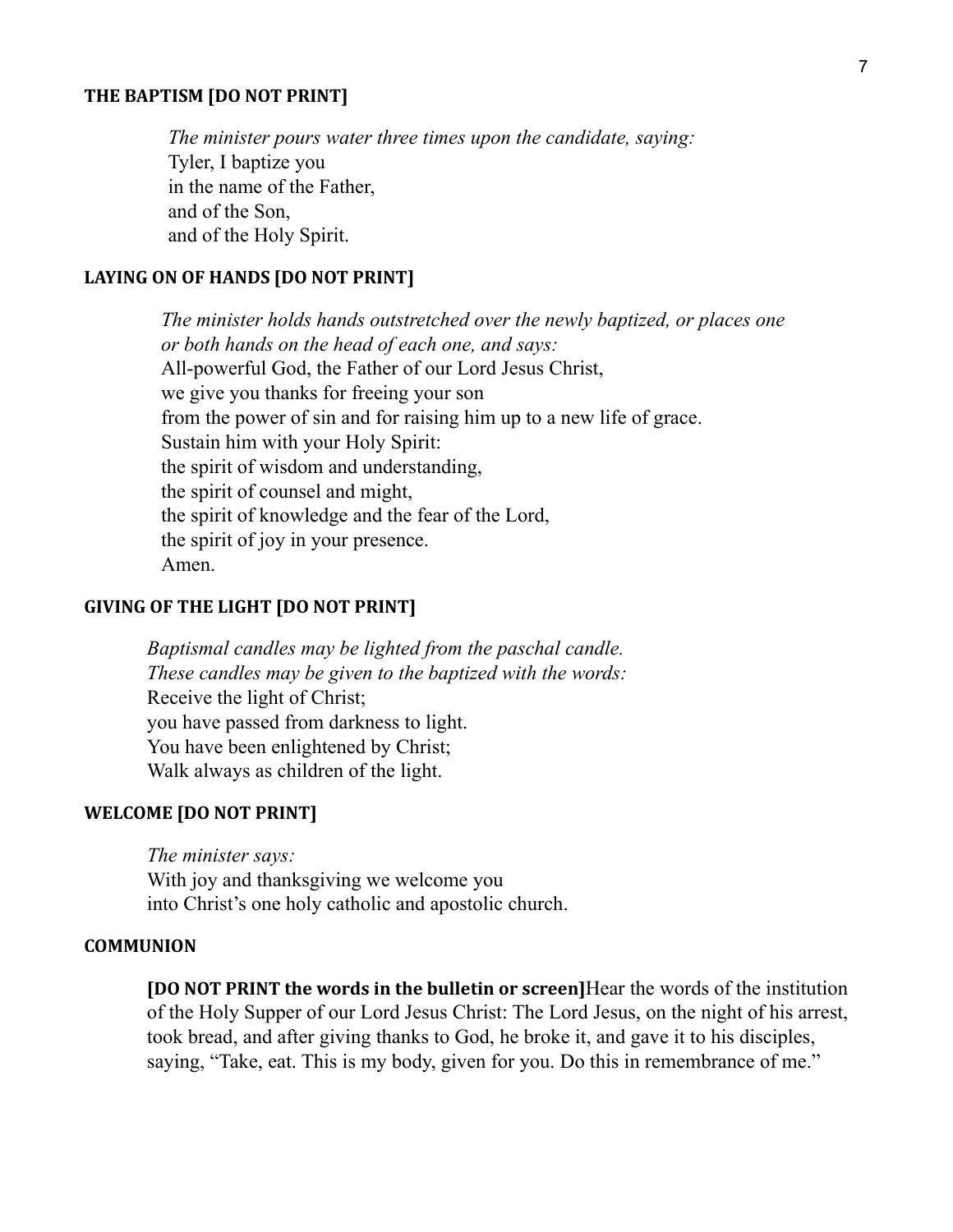In the same way he took the cup, saying, "This cup is the new covenant sealed in my blood, shed for you for the forgiveness of sins. Whenever you drink it, do this in remembrance of me."

Every time you eat this bread and drink this cup, you proclaim the saving death of the risen Lord until he comes. With thanksgiving, let us offer God our grateful praise.

Congregation of Jesus Christ, the Lord has prepared his table for all who love him and trust in him alone for their salvation. All who are truly sorry for their sins, who sincerely believe in the Lord Jesus as their Savior, and who desire to live in obedience to him as Lord are now invited to come with gladness to the table of the Lord. The gifts of God for the people of God.

*Elements are distributed*

# **COMMUNION REFLECTION "**The Lord's Prayer" Mary Mexicotte, soloist

# **COMMUNION PRAYER [DO NOT PRINT]**

Nourished at this table, O God, may we know Christ's redemptive love and live a new life in him. Help us who recognize our Lord in the breaking of bread to see and serve him in all whose lives are broken. Give us who are fed at his hand grace to share our bread with the hungry and with the hungry of heart. Keep us faithful in your service until Christ comes in final victory, and we shall feast with all your saints in the joy of your eternal realm. Through Christ, all glory and honor are yours, almighty Father, with the Holy Spirit in the holy church, now and forever. Amen.

**CLOSING HYMN** "Hallelujah Chorus" *(choir and congregation invited to join in singing)*

# **CHARGE AND BENEDICTION**

As Christ burst forth from the tomb, may new life burst forth from us and show itself in acts of love and healing to a hurting world. And may that same Christ, who lives forever and is the source of our new life, keep your hearts rejoicing and grant you peace this day and always.

Go forth in joy to love and serve God in all that you do. **We are sent in the name of the risen Christ.** Let us bless our Lord. **Thanks be to God. Alleluia!**

**POSTLUDE** "Thine Be the Glory *with* Arrival of the Queen of Sheba" Rebekah Ratza

Peace be with you! ...and also with you!